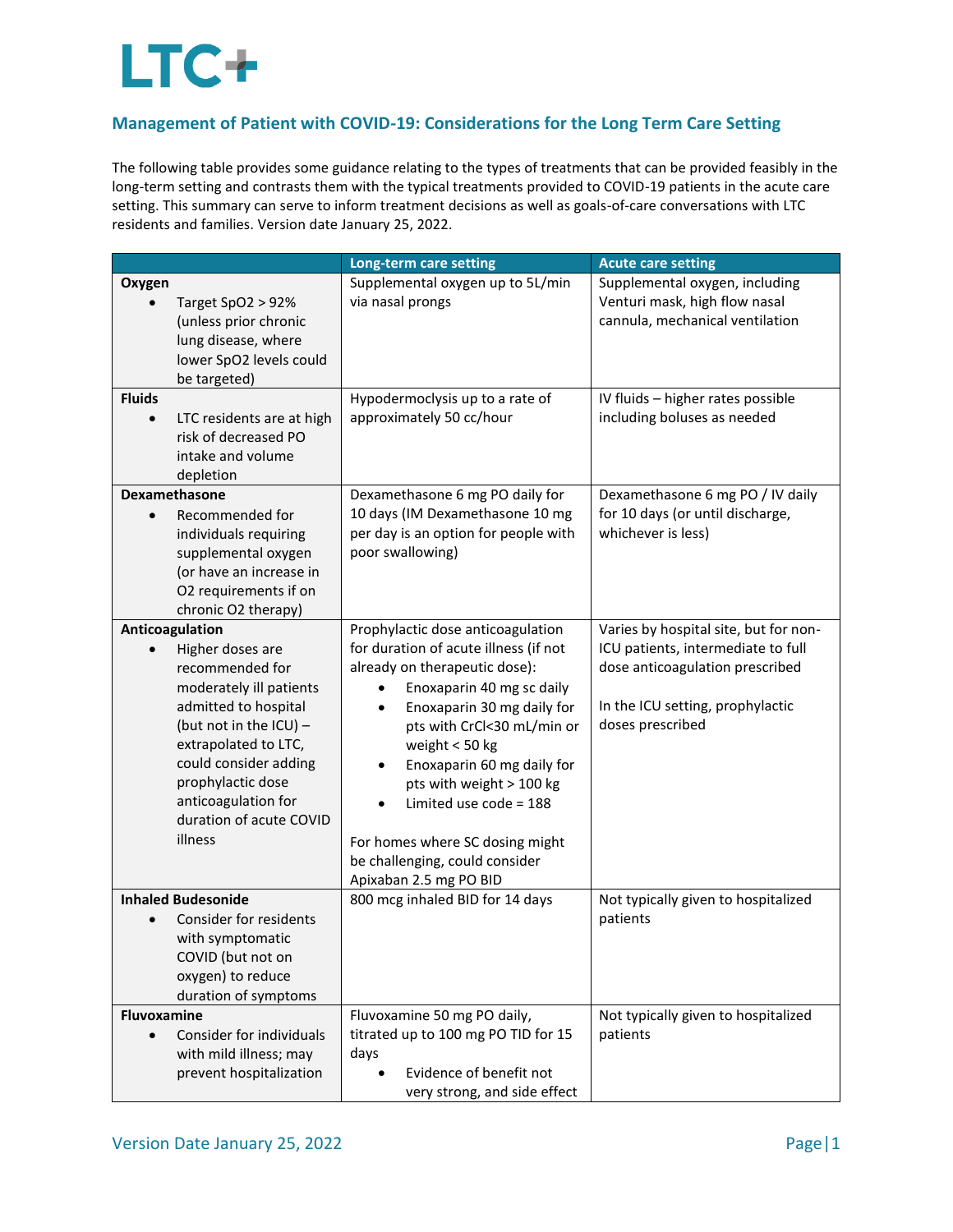## LTC+

|                                              | profile of high dose                              |                                  |
|----------------------------------------------|---------------------------------------------------|----------------------------------|
|                                              | Fluvoxamine and high                              |                                  |
|                                              | potential for drug-drug                           |                                  |
|                                              | interactions makes this                           |                                  |
|                                              | treatment challenging for                         |                                  |
|                                              | most LTC residents                                |                                  |
| <b>Remdesivir</b>                            | 200 mg IV on day 1, then 100 mg IV                | 200 mg IV on day 1, and then 100 |
| Recommended for<br>$\bullet$                 | per day on days 2-3 (for mild                     | mg IV per day on days 2-5 (for   |
| individuals requiring                        | symptoms)                                         | moderately severe illness)       |
| supplemental oxygen                          | Contraindicated in patients                       | Contraindicated in patients      |
| (or have an increase in                      | with renal dysfunction                            | with renal dysfunction           |
| O2 requirements if on                        | (CrCl<30 mL/min), ALT>5x                          | (CrCl<30 mL/min), ALT>5x         |
| chronic O2 therapy) -                        | upper limit of normal                             | upper limit of normal            |
| but not high-flow                            | Need for IV access and<br>$\bullet$               |                                  |
| oxygen or ICU                                | monitoring make the                               |                                  |
| Consider for individuals                     | logistics of administering                        |                                  |
| with mild symptoms                           | Remdesivir challenging in                         |                                  |
| (not on oxygen) within 7                     | the LTC setting                                   |                                  |
| days of symptom onset                        |                                                   |                                  |
| who are unvaccinated,                        | NOTE: As per Ontario Science Table                |                                  |
| or vaccinated and highly                     | guidelines on January 21, 2022,                   |                                  |
| immunocompromised,                           | Remdesivir not recommended for                    |                                  |
| or vaccinated but not                        | treatment of individuals with mild                |                                  |
| boosted and more than                        | symptoms due to drug shortages                    |                                  |
| 6 months since their last                    |                                                   |                                  |
| vaccine dose                                 |                                                   |                                  |
| <b>Tocilizumab</b>                           | Illness severity, need for evaluation             | 400 mg one time IV dose          |
| Recommended for<br>$\bullet$                 | of CRP, IV route of admission, and                | Given to patients on high        |
|                                              |                                                   |                                  |
|                                              |                                                   |                                  |
| patients with severe                         | drug availability make Tocilizumab                | flow oxygen or in the ICU        |
| illness (either patients                     | administration very challenging in                | For patients on<br>٠             |
| who have not improved                        | LTC, and so would require acute                   | supplemental oxygen, only        |
| or worsened with                             | care transfer if consistent with goals<br>of care | given if they have not           |
| dexamethasone, or                            |                                                   | shown improvement with           |
| patients admitted to the                     |                                                   | Dexamethasone after 24-          |
| ICU)                                         |                                                   | 48 hours and their CRP>75        |
| <b>Monoclonal antibodies</b>                 | Sotrovimab 500mg IV x 1 dose                      | Recommended for nosocomially-    |
| Recommended in                               | Need for IV access make                           | acquired COVID only              |
| individuals with mild                        | the logistics of                                  |                                  |
| illness (not on oxygen)                      | administering Sotrovimab                          |                                  |
| within 7 days of                             | challenging in the LTC                            |                                  |
| symptom onset who are                        | setting                                           |                                  |
| unvaccinated or                              |                                                   |                                  |
| vaccinated and highly                        |                                                   |                                  |
| immunocompromised                            |                                                   |                                  |
| Could be considered for                      |                                                   |                                  |
| vaccinated individuals                       |                                                   |                                  |
| more than 6 months                           |                                                   |                                  |
| since their last dose                        |                                                   |                                  |
| Sotrovimab is the only<br>monoclonal Ab with |                                                   |                                  |